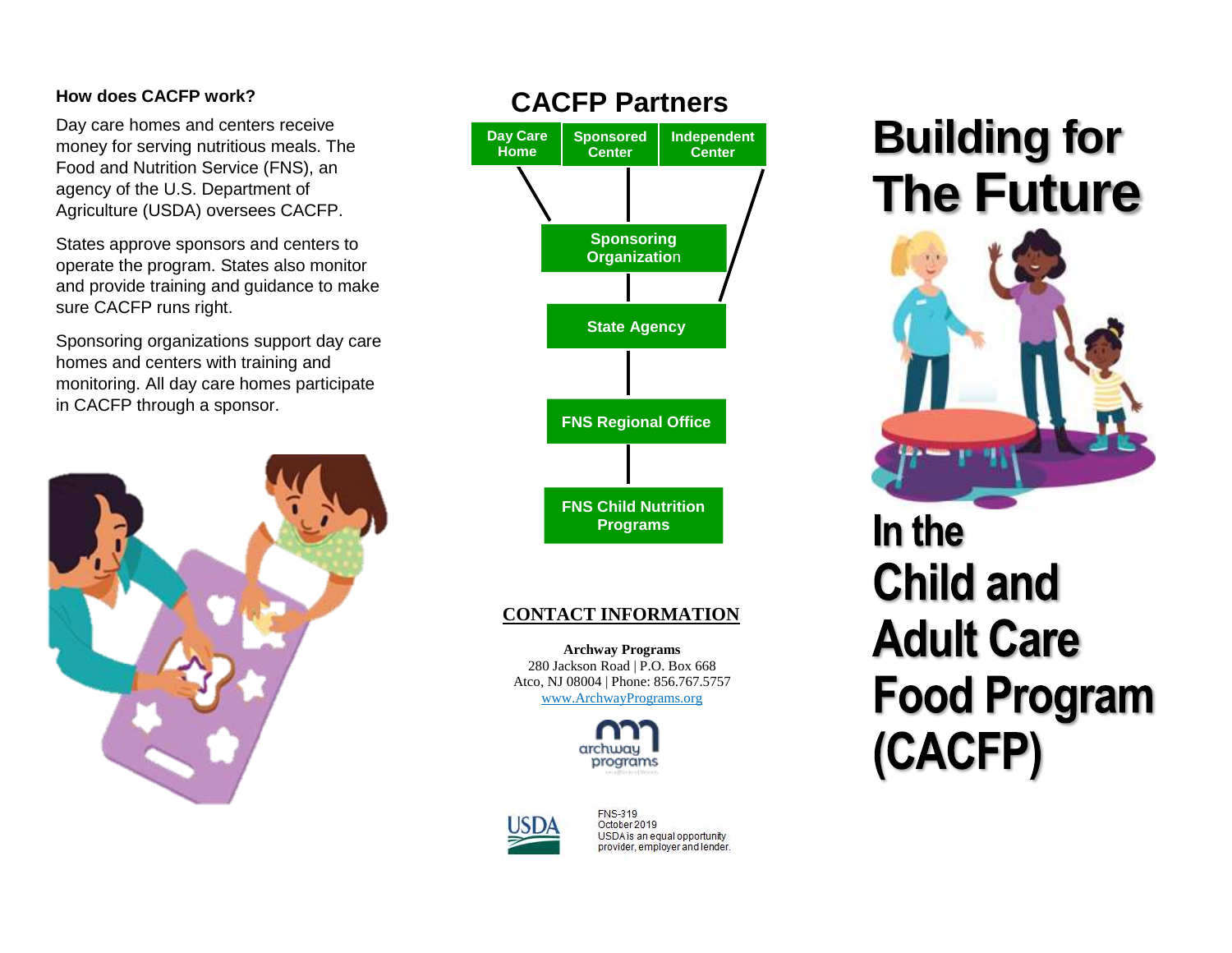## **Building for the Future in**

### **What is CACFP?**

CACFP is the Child and Adult Care Food Program. It is a Federal program that pays for healthy meals and snacks for children and adults in day care.

CACFP improves the quality of day care. It makes the cost of day care cheaper for many low-income families.

Besides providing meals in day care, CACFP makes afterschool programs more appealing to at-risk children and youth. Serving afterschool meals and snacks attracts students to learning activities that are safe and fun.

Children and youth who are homeless can also receive meals at shelters that participate in CACFP.



### **Who is eligible for CACFP meals?**

- Children under age 13,
- Migrant children under age 16,
- Children and youth under age 19 in afterschool programs in lowincome areas,
- Children and youth under age 19 who live in homeless shelters, and
- Adults who are impaired or over age 60 and enrolled in adult day care

### **What kinds of meals are served?**

CACFP meals follow USDA nutrition standards.

- Breakfast consists of milk, fruits or vegetables, and grains.
- Lunch and Supper require milk, grains, meat or other proteins, fruits, and vegetables.
- Snacks include two different servings from the five components: milk, fruits, vegetables, grains, or meat or other proteins.

#### **Where are CACFP meals served?**

Many types of facilities participate in CACFP.

#### Child Care Centers:

Licensed child care centers and Head Start programs provide day care with meals and snacks to large numbers of children.

#### Outside-School-Hours Care Centers:

Licensed centers offer before or afterschool care with meals and snacks to large numbers of school-aged children.

#### Family Day Care Homes:

Licensed providers offer family child care with free meals and snacks to small groups of children in private homes.

#### "At-Risk" Afterschool Care Programs:

Centers in low-income areas provide learning activities with free meals and snacks to school-age children and youth.

#### Emergency Shelters:

Homeless, domestic violence, and runaway youth shelters provide places to live with free meals for children and youth.

#### Adult Day Care Centers:

Licensed centers provide day care with meals and snacks to enrolled adults.